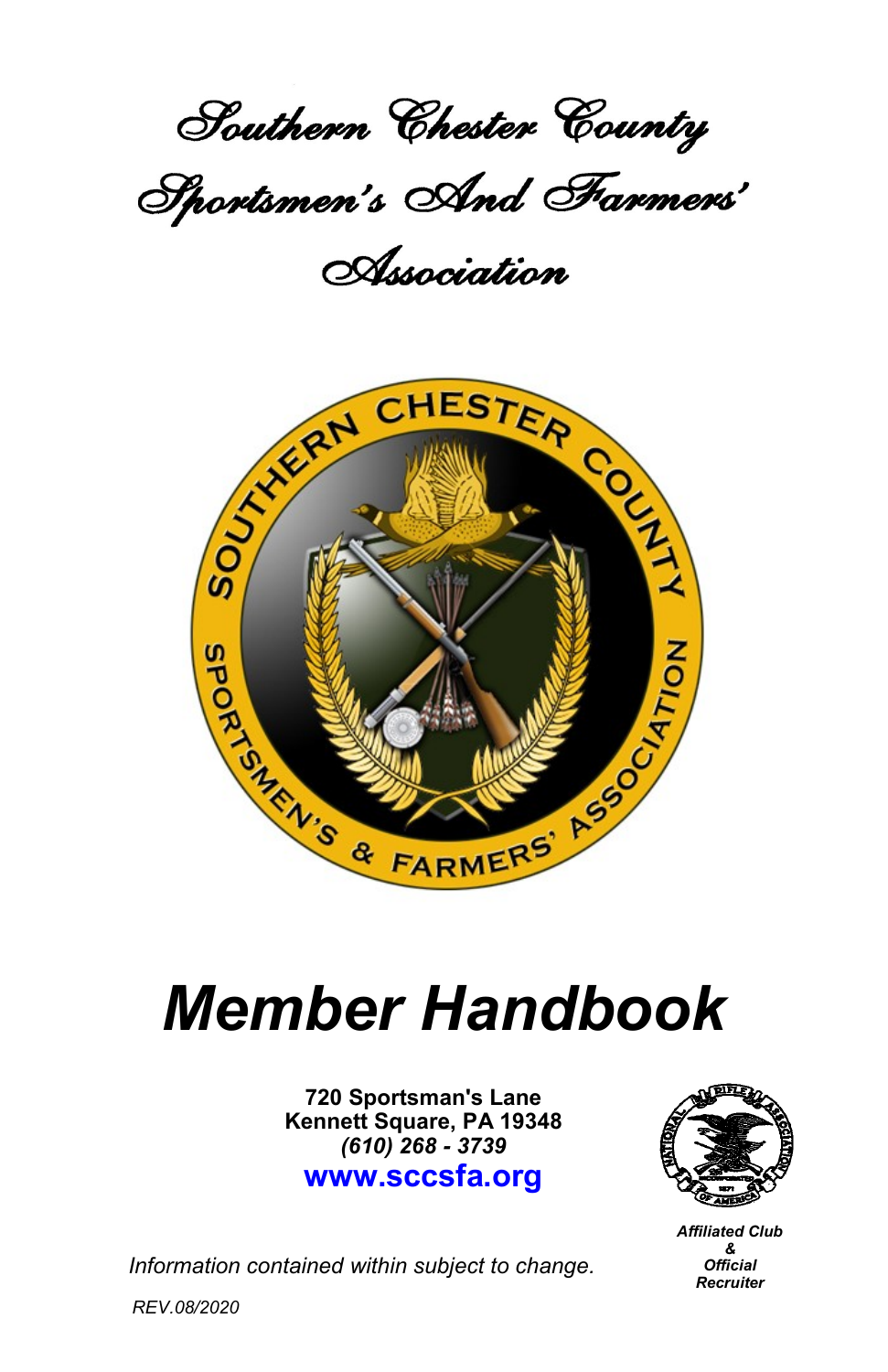## *Range Hours:*

**From 10:00am to 4:00pm Monday through Saturday, During the months of November, December, January and February.**

**From 10:00am to 5:00pm Monday through Saturday during the months of March, April, September and October.**

**From 10:00am to 7:00pm Monday thru Friday during the months of May, June, July and August.** 

**From 10:00am to 6:00 pm on Saturday during the months of May, June, July and August.**

**From 12:00Noon until 4:00pm on Sundays throughout the year.**

**All ranges are closed on Christmas Day, Easter and Labor Day.**

#### **ALL SHOOTING ON THE 100, 75, 50, 25, 15 & 7 YARD RANGES MUST BE FROM THE COVERED FIRING LINE EXCEPT AS FOLLOWS:**

- A) .22 rim-fire shooting (does not include .22WRM)
- B) shooting of 10 rounds maximum in order to "sight in" a firearm
- C) shooting by qualified and approved action shooters (but in no event later than 6 PM). Qualification and approval shall be by the Board of Directors and all such shooters shall display evidence of such approval .
- D) on Wednesdays between 12:00 Noon and 3 PM
- E) Association sanctioned events

*These range hours are allocated under West Marlborough Township Ordinance No. 94-03. Persons violating this ordinance are subject to a fine of \$1,000.00 and/or imprisonment for 30 days.* 

## *All Members & their guests Must sign in upon entering association grounds.*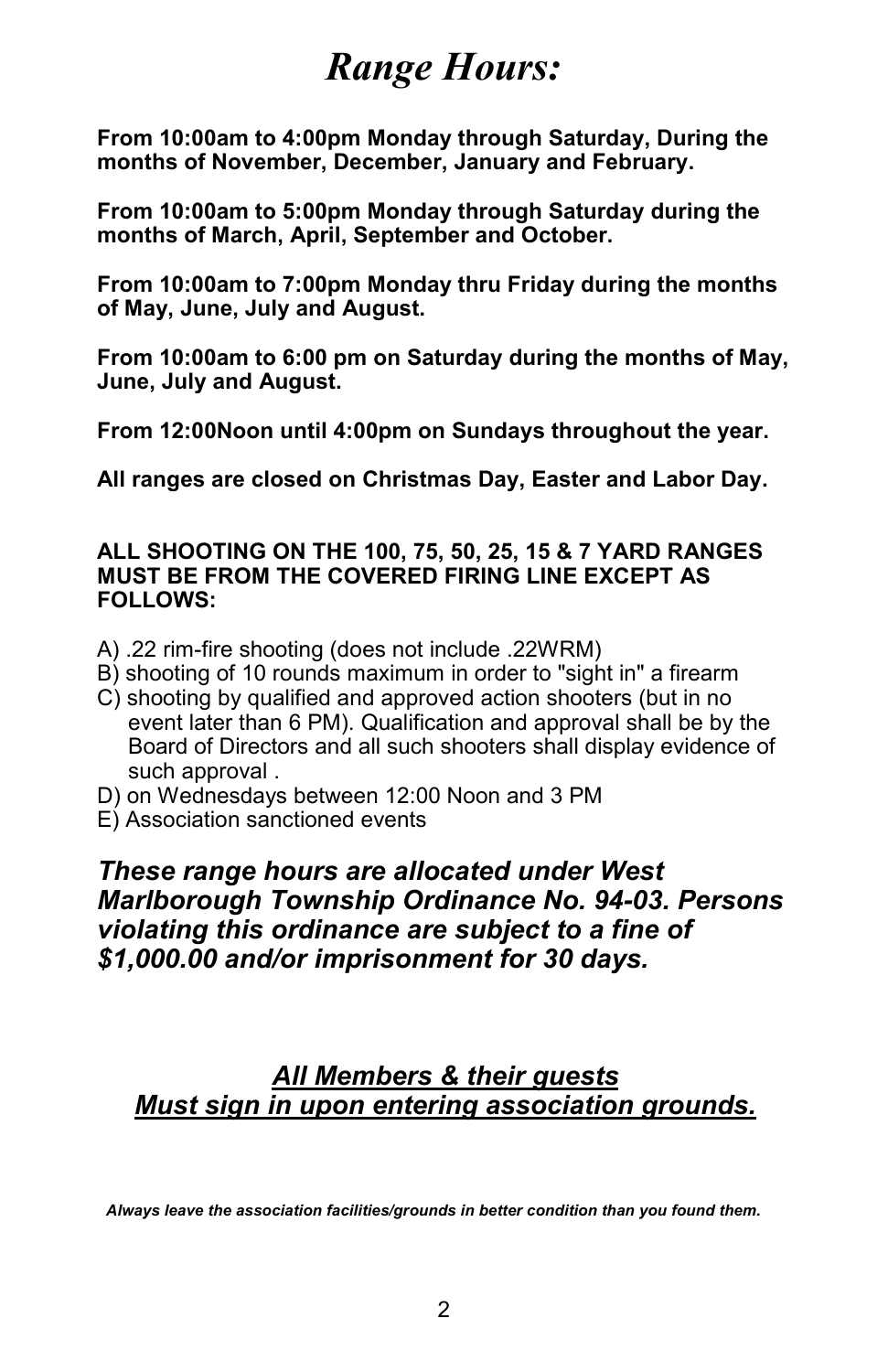## *General Rules and Regulations*

- 1. Only members and authorized persons are allowed on the property. Trespassers will be prosecuted.
- 2. No alcoholic beverages on the premises except as authorized by the Executive Committee in advance.
- 3. **A current membership card must be displayed visibly in plain sight at all times while on the Association property**.
- 4. Vehicles must not exceed the speed limit of 10 MPH while on association property.
- 5. No unlicensed vehicles on Association grounds, except handicapped and service vehicles.
- 6. All guests & anyone under the age of 18 must be under the direct supervision of an adult member at all times.
- 7. Handle loaded firearms on designated ranges only.
- 8. No littering. Please pick up any litter that you see anytime.
- 9. Fires in camping area only.
- 10. Association grounds are closed from dusk until dawn, except as designated by the Executive Committee in advance. Building facilities are available 24 hours.
- 11. Pet owners must do whatever is necessary to control their pets at all times while on Association property.
- 12. Entry cards/Membership cards are not to be duplicated or loaned to others,
- 13. Only the purchaser of a entry/membership card is to be in possession of that card.
- 14. Be sure all locks are locked, all lights turned off, all fans turned off & the A/C units or heaters are turned off before you leave Association property.
- 15. No destruction of vegetation on Association property, except as authorized by the Executive Committee.
- 16. The Executive Committee reserves the right to suspend, reject, expel or otherwise discipline any members who violate the Association rules, or damages or steals Association property.
- 17. No hunting or trapping on Association property except as authorized by the Executive Committee.
- 18. If you have a problem while on Association property contact an officer of the organization as soon as possible.
- 19. No offensive language on Association grounds.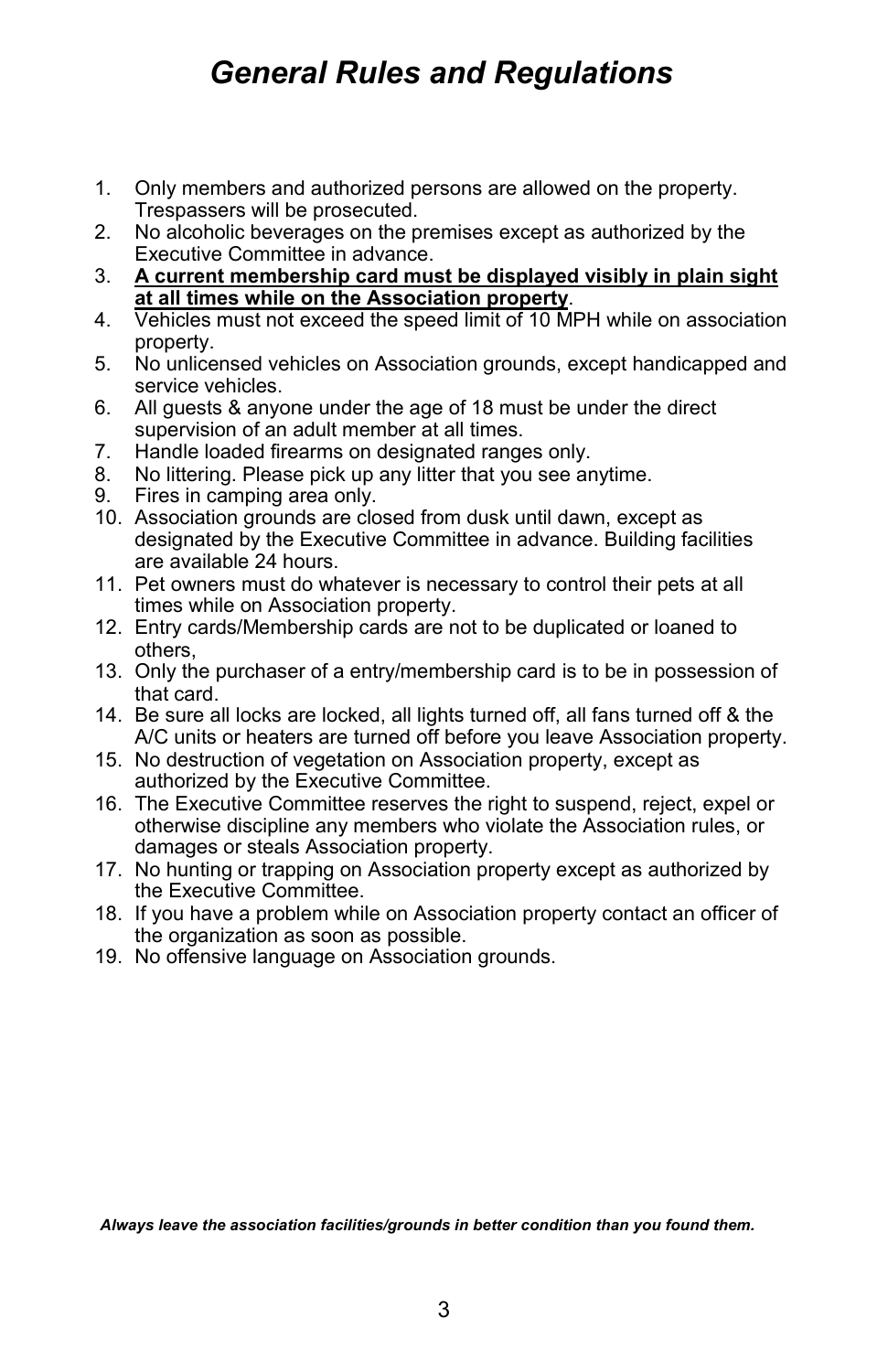## *Archery Rules*

- 1. A bow with "nocked" arrow must always be pointed in a safe direction.
- 2. No nocking of arrows while others are downrange.
- All archers must shoot from the same shooting line.
- 4. All archers must pull their arrows from targets at the same time.
- 5. Children under the age of 16 must be supervised by an adult.
- 6. Only paper targets, posted on bales can be used on all ranges.
- 7. Indoor archers must supply their own targets. They must be removed and properly disposed of when finished shooting.
- 8. **Do not walk through the outdoor archery course in reverse order**.
- 9. Any arrows found on the archery ranges are to be placed in the bucket on the indoor range.
- 10. No **broadheads** are to be used on any archery ranges.
- 11. No firearms or air guns are to be used on any archery ranges.
- 12. Crossbows may be used on all archery ranges.

## *Air Gun Rules*

- 1. Maintain muzzle control at all times
- 2. No handling or uncasing of air guns when people are down range.
- 3. A benched air gun must be unloaded, the action open and muzzle pointed down range.
- 4. To move with air gun: open the action & point the muzzle straight up.
- 5. No moving with a loaded air gun or one with the action closed.
- 6. Cock the air gun only on the target & when ready to fire.
- 7. Targets to be mounted on the target backers at the end of the range.

## *Camping Rules*

- 1. No camping in lake area, trap range area, rifle/pistol ranges area or in wooded areas.
- 2. No one is to camp on property for more than two weeks at a time.
- 3. Fires are to be properly supervised at all times.
- 4. Fires are to be safely contained in: rocks, bricks, cement, cinder blocks or metal containers.
- 5. Fires no longer in use are to be completely extinguished and the area thoroughly cleaned before leaving Association property.
- 6. Leave the camping area cleaner than you found it.
- 7. **No** Alcoholic Beverages in camping area.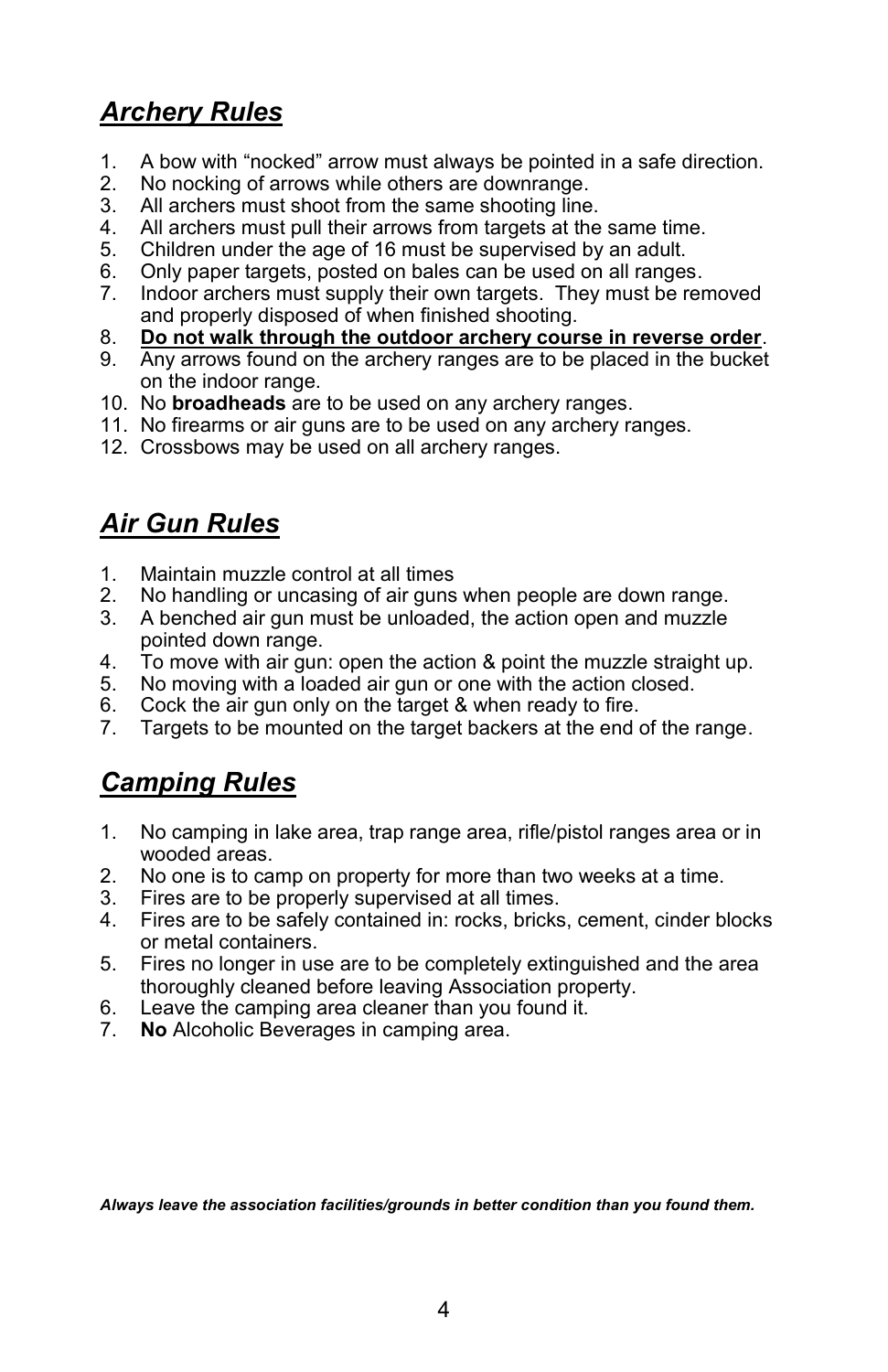## *Rules For 7, 15, 25, 50, 75, 100 Yard Ranges*

- 1. Maintain muzzle control at all times.<br>2. Do not handle or uncase firearms wi
- 2. Do not handle or uncase firearms when people are down range.
- 3. Casing/uncasing of firearms is to be done only on the firing line with muzzle pointed down range when no one is down range. No casing/uncasing in the parking area or behind the firing line.
- 4. A benched firearm must be unloaded, with the action open, a chamber flag inserted and the muzzle pointed downrange.
- 5. Move with firearm unloaded, action open and muzzle pointed straight up.
- 6. Do not move with a firearm loaded or it's action closed (*Do not move with muzzleloaders capped or pan charged on the line).*
- 7. Cock the firearm only when it is on target and ready to fire.
- Muzzles on loaded firearms must be kept level and downrange at all times. Ensure that no round can ever go over the berm
- 9. No alcoholic beverages on the ranges at any time.
- 10. Observe range use hours. They are posted in the foyer of the clubhouse.
- 11. Scheduled events will control use of any range.
- 12. Firearms may be loaded and actions closed only on the firing line when the range is hot meaning everyone is behind the firing line and ready to shoot *(Wearing ear & eye protection)*. **ASK !** Actions must be kept open at all other times on the firing line unless gun is cased or holstered.
- 13. Armor piercing, incendiary and/or tracer type ammunition are not allowed.
- 14. Automatic Firearms are not allowed, except as authorized by the Executive Committee. A "Full Auto" special use permit is required to use full auto firearms on the ranges. Use is limited to Wednesday between 12-3 p.m. Contact the Safety Officer for questions or more information.
- 15. No shotguns or shot shells on the 7 / 15 yard range.
- 16. When finished shooting, remove all targets and pick up empty shell cases. Deposit in trash cans, brass buckets or remove from Association property.
- 17. Parking is permitted on the ranges. Maintenance vehicles and personnel have priority. Parking is not allowed on roadway to ranges.
- 18. No Handguns on the 100 or 75 yard ranges unless they have a telescopic sight.
- 19. A "Special Use" permit is required for approved action shooters to shoot out from under the covered firing line. (See exceptions on page 2)
- 20. Targets are to be affixed to the target boards at the far end of the range only.
- 21. A cleared & holstered pistol is considered safe.
- 22. Load tube magazine rifles with muzzle pointed in safe direction
- 23. **The 7yrd and 15yrd range are one range.** All firearms on the 7 and 15 yrd range must be safe before anyone proceeds down range.
- 24. The red light beacons should be on when people are down range.
- 25. Paper targets only, except as authorized by the safety officer. *\* See next page for authorized targets. Read & Follow carefully.*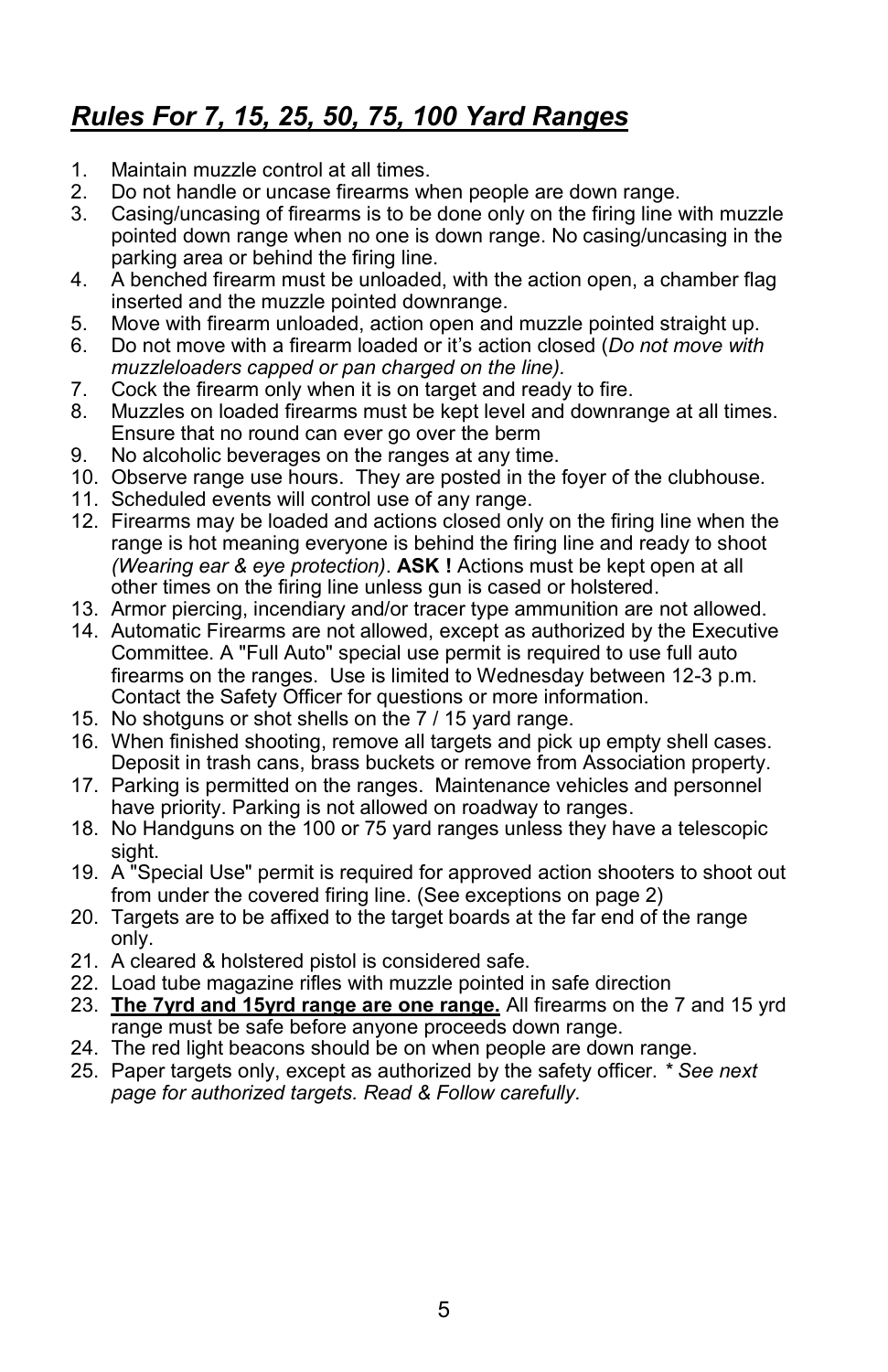## *\* Steel Targets*

- 1. .22 cal. Rimfire lead bullets only (no .22 magnum).
- 2. All targets must be designed by the manufacturer for .22 caliber, minimum 3/16" thick.
- 3. Steel targets must be at least **25 yards** from shooting position.
- 4. Steel targets are not to be used on the 15 or 7 yard range.
- 5. Steel targets must be mounted within 4 feet of the target backer.
- 6. Steel targets must be mounted between 3 and 5 feet off the ground in front of the target backer.
- 7. Steel targets are not allowed to be shot unless everyone on the range has eye protection.

## \* *Self-healing Rubber/polymer Targets*

- 1. Self-healing targets must be at least 10 yards from shooting position.
- 2. Self-healing targets must be mounted within 4 feet of the target backer.
- 3. Self-healing targets must be mounted between 3 and 5 feet off the ground in front of the target backer.
- 4. No air guns are to be used when shooting at rubber/polymer targets.

## \* *Clay Pigeons*

- 1. Clay pigeons may be affixed to the target backer in the same area used by paper targets. Or
- 2. Clay pigeons must be mounted within 4 feet of the target backer.
- 3. Clay pigeons must be mounted between 3 and 5 feet off the ground in front of the target backer.
- 4. Broken pigeons must be removed from the range by the shooter.

#### **No bottles, jugs, cans or other non-biodegradable objects are to be used as targets on any of the ranges. No fruit or vegetables as targets**

## *Lake and Fishing Rules*

- 1. Members will follow creels and slot limits and/or catch and release practices as mandated by the Fish Committee. Three game fish *(trout )* limit per member per day. Bass are catch & release only.
- 2. No vehicles (Committee and handicapped members excepted). No boats, rafts, floating tube waders or swimming allowed.
- 3. All Pennsylvania Fish Commission Laws in affect. Persons age 16 or older must have a Pennsylvania fishing license.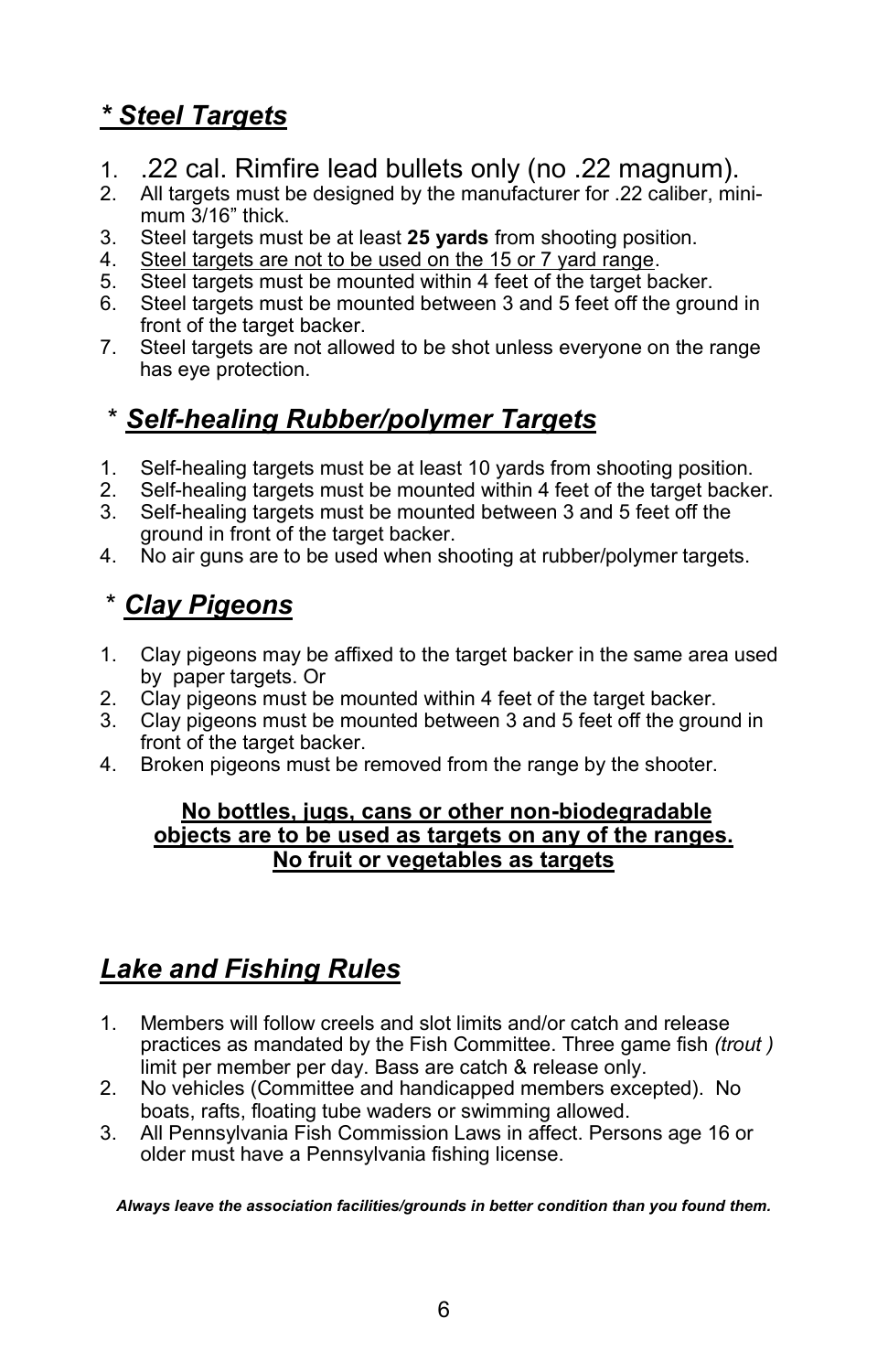- 4. Anyone under 18 must be accompanied by an adult member.
- 5. No alcohol in the lake area.
- 6. No fires in the lake area.
- 7. No bow fishing or firearms in the lake area.
- 8. Only one fishing rod in use per person.
- 9. Fishing will always have priority over dogs in the lake area.
- 10. No guests fishing in the lake. Members only
- 11. Corn is not to be used as bait.
- 12. No ice fishing or skating **STAY OFF OF THE ICE**
- 13. No fishing near aerators

## *Trap Range Rules*

- 1. Maintain muzzle control at all times.<br>2. No handling or uncasing of firearms
- 2. No handling or uncasing of firearms when people are down range.
- 3. An uncased shotgun must be in use on the firing line or in the racks, unloaded with the action open where possible.
- 4. When moving with a firearm have the action open, muzzle pointed straight up.
- *5.* No moving when firearm is loaded or action is closed *(muzzleloaders capped only on the line).*
- 6. Load only on the firing line.
- 7. Actions may be closed only when it is your turn to shoot & barrel parallel to the ground pointed down range.
- 8. Be sure range is clear before shooting.
- 9. Shooting toward the lake or any buildings is not allowed.
- 10. Small shot only on the trap range *(#6 or smaller).* Single projectiles or larger shot are not allowed.
- 11. Single projectile rounds are to be discharged ONLY on the 25, 50, 75, or 100 yard ranges. No shotguns may be used on the 7 or 15 yard range.
- 12. All shooting shall be in front of the light poles.
- 13. Only clay birds thrown by portable throwers, hand throwers, or the association machine may be shot on the trap range.
- 14. Pick up all empty shells.
- 15. Help keep the area clean at all times.

### *Rules are created and set to provide decorum and to keep the Association's exposure to lawsuits at a minimum. Please send your recommendations to the Executive Committee.*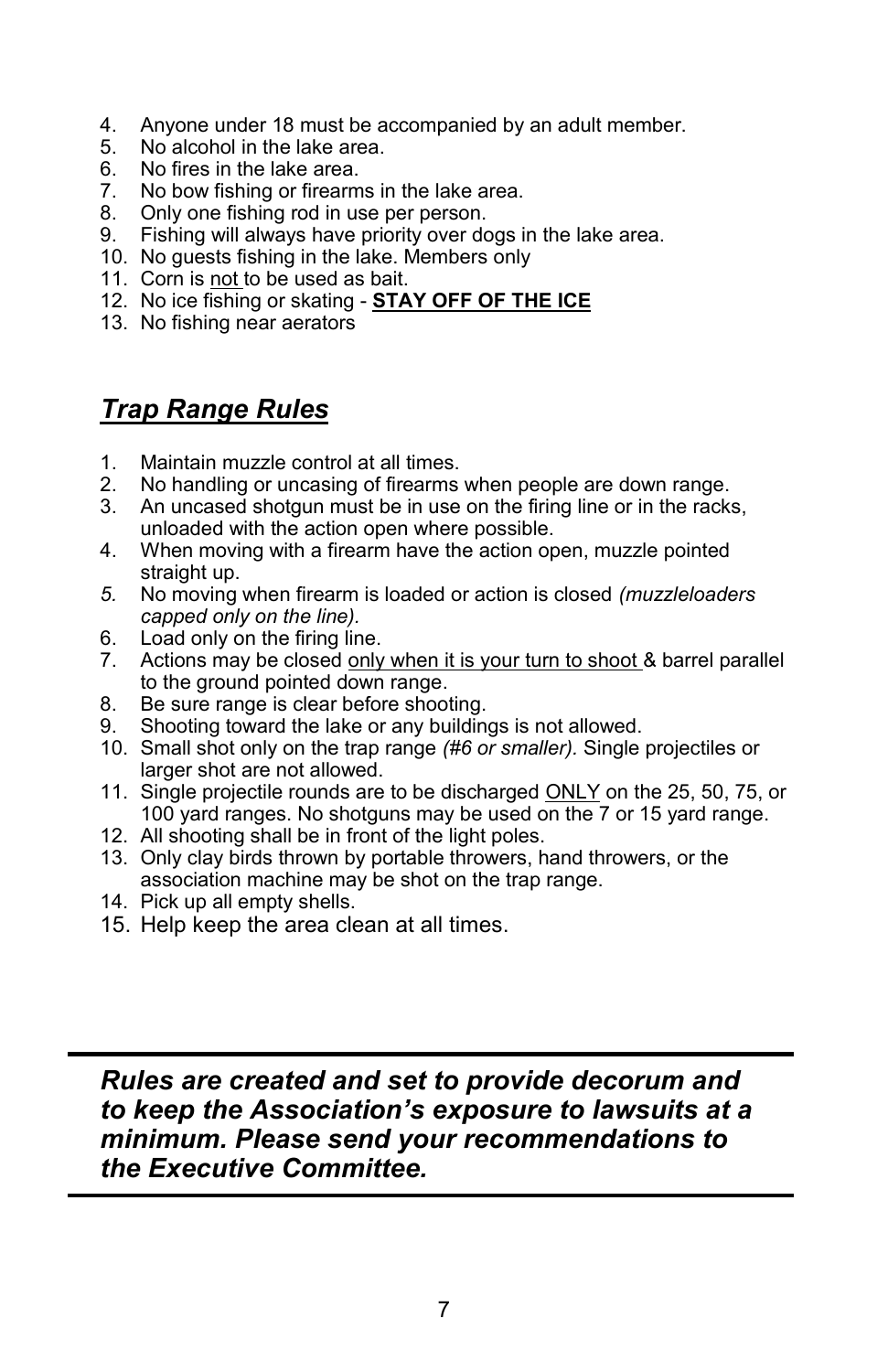

 $\boldsymbol{8}$ 

 $\pmb{9}$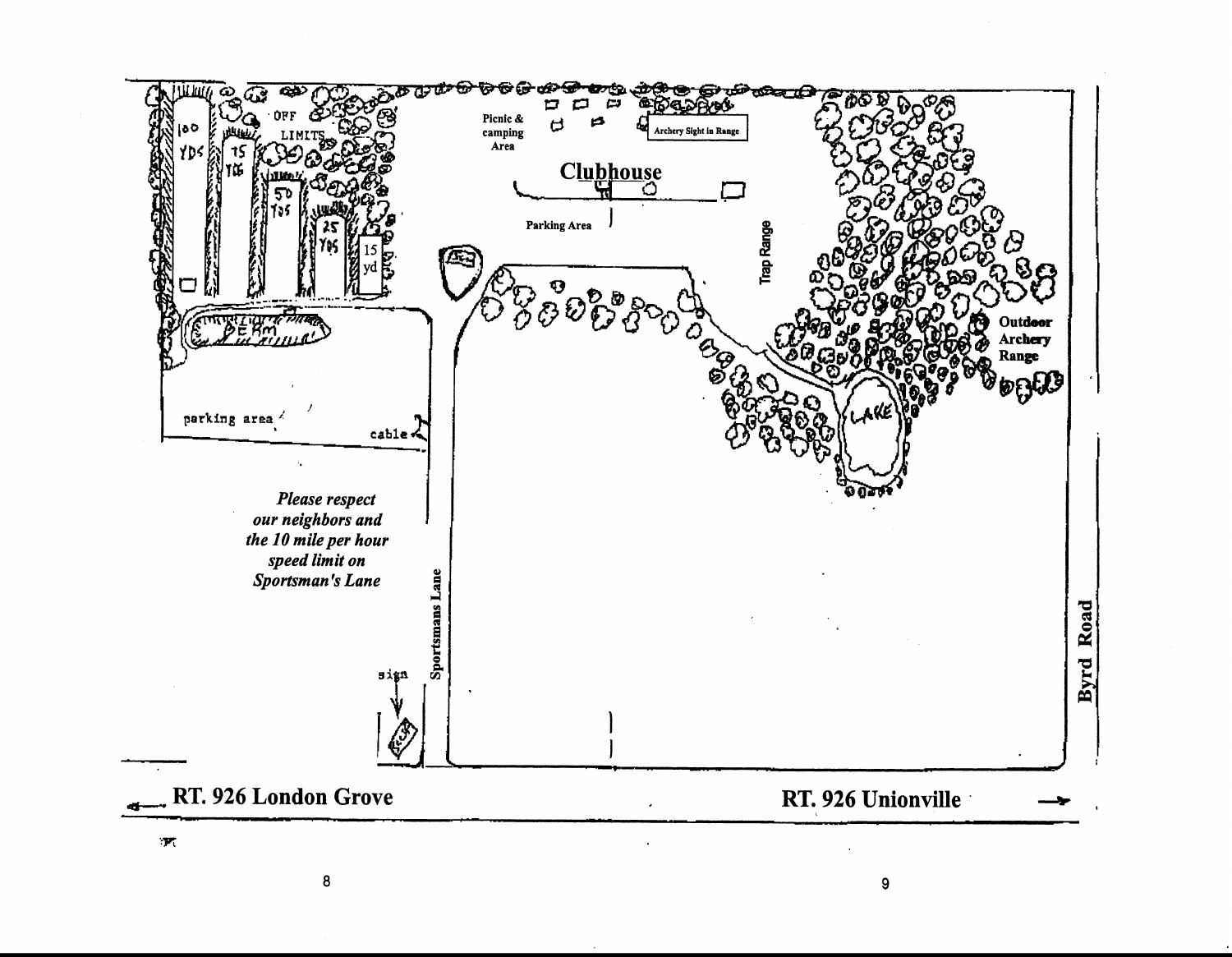## **Maximum Range of Projectiles**

Many range operators ask how they can figure the maximum ranges of rifles, pistols, and shotguns. An angle of elevation of 45° gives maximum range only in empty space where there is no air drag. This effect is approximated in air by very heavy projectiles of low speed and consequent low drag.

With most useful projectiles the effect is quite different. Very long range artillery is fired (or rather was, since it is no longer in use) at angles considerably above 45° for maximum range, for the advantage of getting the shell out of dense atmosphere during most of its flight. The situation with smallarms bullets is the opposite. Their whole flight must be in dense air, which shortens their maximum range to only a tiny fraction of what it would be without drag. This also has the affect that maximum range is obtained at only 25° to 30° elevation. There is very little range change between 20° and 33° elevation. Depending on the bullet, the range of small arms at only 5° elevation is from half to two-thirds the maximum range. This illustrates how little safety is provided by merely limiting the angle of elevation at which firing is done.

| <b>Bullet Name</b>     | <b>Bullet wt.</b><br>(grs.) | Muzzle Vel.<br>(f.p.s.) | <b>Ballistic</b><br>Coefficient | Cal. .22 long rifle<br><b>Extreme Range</b><br>(miles)<br>(vds.) |      | Percent<br>of max<br>vacuum<br>range |
|------------------------|-----------------------------|-------------------------|---------------------------------|------------------------------------------------------------------|------|--------------------------------------|
|                        | 40                          | 1145                    | .128                            |                                                                  |      |                                      |
|                        | 1500                        | .85                     | 12%                             |                                                                  |      |                                      |
| Cal. .380acp           | 95                          | 970                     | .08                             | 1089                                                             | .62  | 12%                                  |
| Cal. .45acp            | 234                         | 820                     | .16                             | 1640                                                             | .93  | 24%                                  |
| Same in submachine gun | 234                         | 970                     | .16                             | 1760                                                             | 1.0  | 21%                                  |
| Cal. .30 Carbine M1    | 111                         | 1970                    | .179                            | 2200                                                             | 1.25 | 6%                                   |
| Same, Tracer M16       | 107                         | 1910                    | .154                            | 1680                                                             | .95  | 5%                                   |
| Cal. .30 ball, M2      | 152                         | 2800                    | .40                             | 3500                                                             | 1.99 | 4.5%                                 |
| Cal. .30 boattail M1   | 172                         | 2600                    | .56                             | 5500                                                             | 3.12 | 8%                                   |

While weight of the Cal. .30 Ball M1 is about 20grs. more than that of the Ball M2, the great difference between their maximum ranges is due almost entirely to the boattail of the M1, which markedly lessened drag at subsonic speeds and so lengthened the distance the bullet flies at low speed.

 *© Copyright National Rifle Association of America 1961*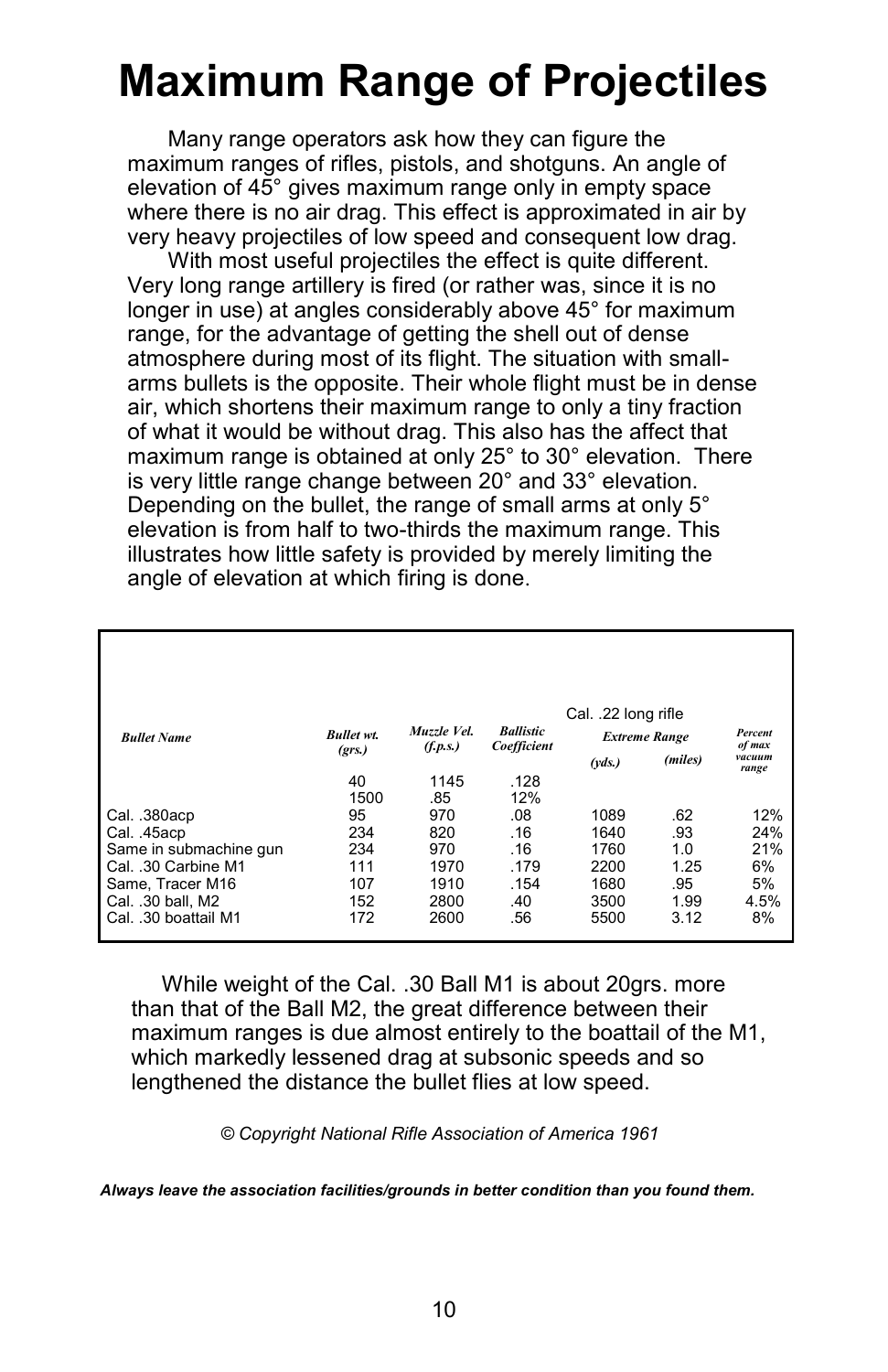### *Sign in book*

The Lobby Guard sign in system is located in the foyer at the entrance to the main clubhouse. All members & their invited guests are required to sign in/ out using the Lobby Guard system each & every time they enter/exit the association property.

A name tag is printed for guest by the Lobby Guard system which should be worn by guest in addition to the guest pass.

### *Guest policy / Guest Passes*

- 1. Persons prohibited from owning or using firearms are not permitted as guests.
- 2. The club's legal waiver agreement must be completed by all guests before they participate in any club activities. Legal waiver agreements for children under the age of 18 must be submitted by a parent or legal guardian.
- 3. All adult non-members on club property require a quest pass with the following exceptions.
	- A. Employees performing work for companies hired by the club. (Legal waiver agreement is not required for outside employees.)
	- B. Volunteers assisting a member or committee performing work sanctioned by the Executive Committee who completes a legal waiver agreement and doesn't use the club facilities or participate in club activities.
	- C. Attendants for handicap members as long as they complete a legal waiver and do not use the club facilities or participate in club activities.
	- D. Anyone under the age of 18 (Requires legal waiver agreement completed by the parents or guardians).
	- E. Anyone participating in an event that is open to the public or a private group for as long as they are participating in that activity or event. (Legal waiver agreement may or may not be required)
	- F. Anyone that is brought by a member and who doesn't use the club facilities or participate in club activities.
	- G. Anyone being given a tour of the facility by a member as long they complete a legal waiver agreement (available on the IPad in foyer). Neither the guest nor the member may use any club facilities during the tour, and the tour should not be more than 30 minutes in duration.
- 4. All guests and minor children must be properly supervised at all times.<br>5. New members are prohibited from having adults and minor non-family
- New members are prohibited from having adults and minor non-family children as guest during the first year of membership. They may bring their own children or grandchildren under the age of 18 as guests as long as legal waiver agreements have been submitted by the parent or guardian for those minors.

#### **Archery and Firearms Ranges**

6. Members and their guest are limited to one firing lane. A second adjacent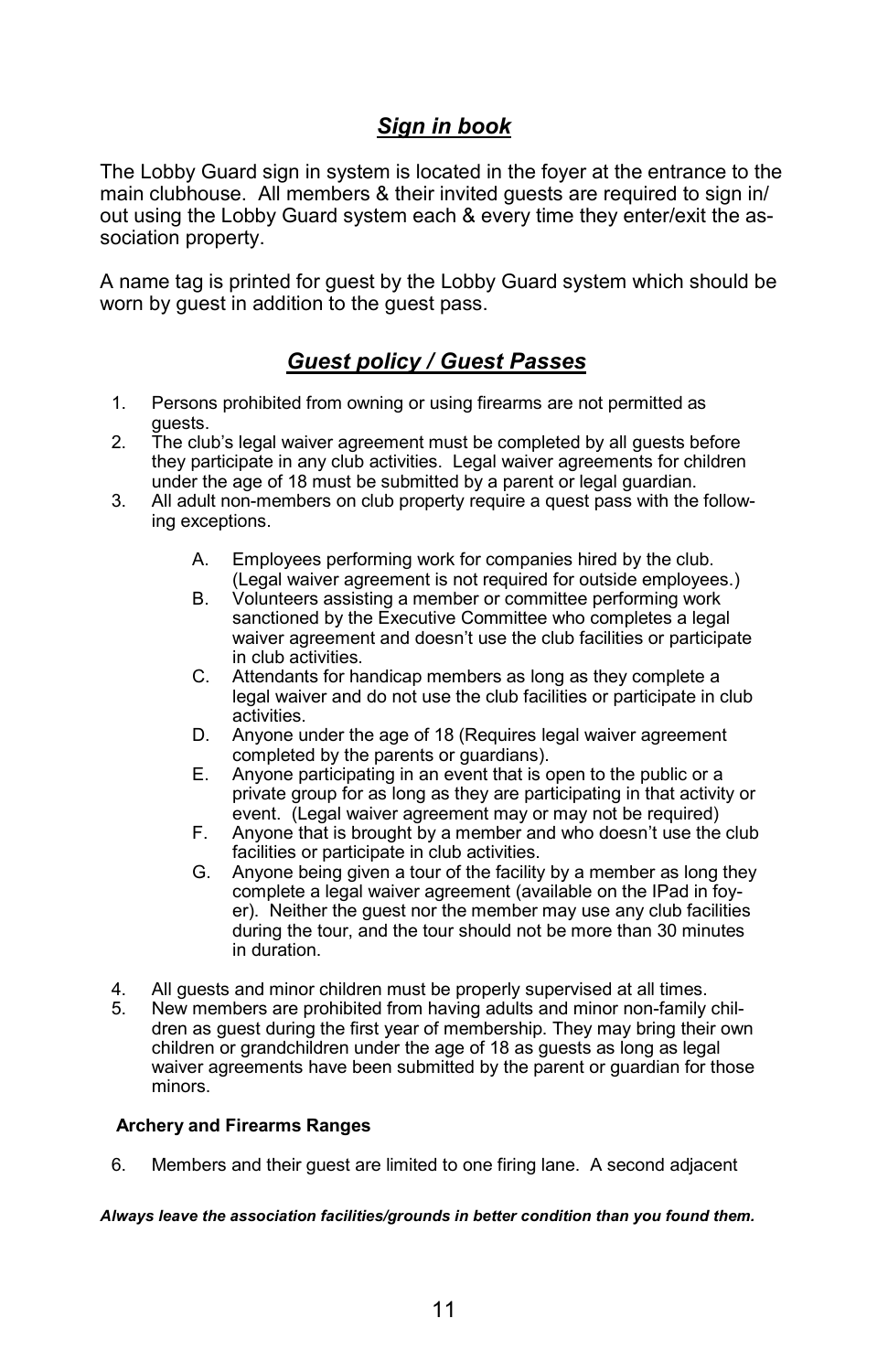firing lane can be used if it is vacant. If a second firing lane is used, it must be offered and surrendered to any members seeking a firing lane.

- 7. No more than two guests can shoot at a time.<br>8. Members cannot shoot when more than one c
- Members cannot shoot when more than one of their guest are shooting.
- 9. Guests cannot shoot Class 3 Full Auto firearms.

#### **Lake**

10. Adult guest cannot fish in the club lake.

#### **Only official association guest passes may be used.**

The white copy of the guest pass stays on your guest & the yellow copy must be deposited in the guest pass slot located in the foyer - on the door next to the sign in book.

Guest passes are only good for 1 day usage.

You must have your guests in you presence & under your supervision at all times while on the association property & you are responsible for your guests actions. Guests must follow all rules the same as members. (END)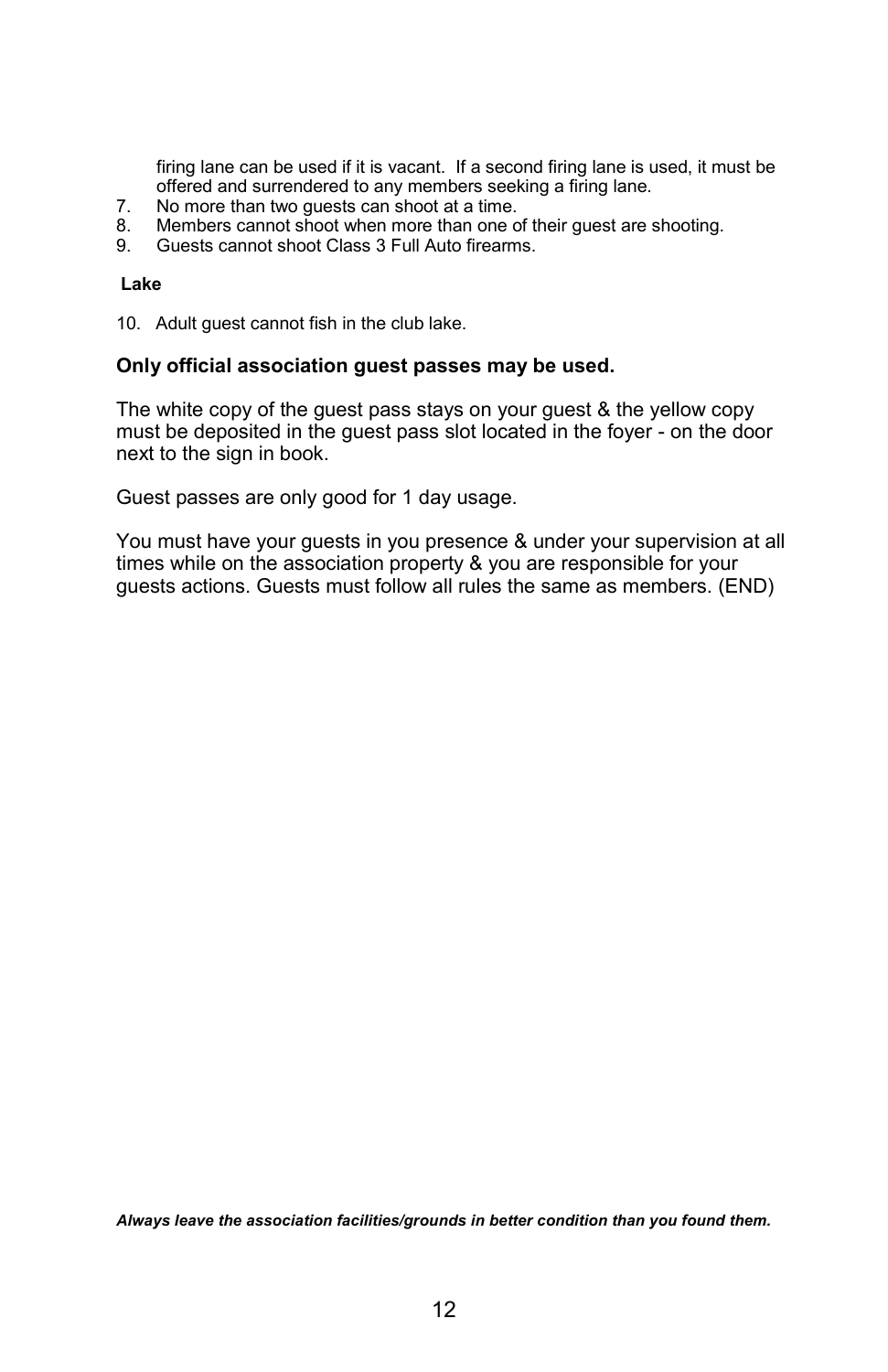## *Frequently Asked Questions*

#### **GENERAL**

- **Q:** Why so many rules?
- **A:** The rules of the association are solutions to situations that have arisen over the years. Almost all of the rules in force are common sense and are the same conventional safety rules practiced at clubs all over the country.
- **Q:** I see there is a bulletin board in the entrance foyer to the clubhouse, who can use this & how?
- **A:** All paid members may post any notice on the association bulletin board. Do not post anything on the board above the sign in book or in the area being used by official club notices on the large board. All postings will be removed at the end of the 2nd month from posting and any item deemed unfit for posting will be removed. *Keep it neat .*

#### **GUESTS**

- **Q:** As a member, can I bring my grandchildren to the club to fish?
- **A:** Yes, as long as they are under 18 and under your direct supervision.
- *Q*: I just joined as a new member, and I want to bring guests. When can I start bringing guests.
- *A:* New members are probationary for the first calendar year of membership and cannot bring guest until they have completed that first calendar year of membership without any rules infractions/violations.

#### **RANGES**

- **Q:** Are there any restrictions as to what type of firearms may be used on the ranges?
- **A:** You may fire any type of firearm that you can legally possess under BATF rules as long as you follow the posted rules and you use them safely. The only restriction is Class 3, full auto firearms. A special use permit must be obtained from the Executive Committee for Class 3, full auto firearms prior to firing them on the association ranges.
- **Q:** Are there any restrictions as to rate of fire or magazine capacity for semi -autos?
- **A:** Not currently. As long as you can fire it safely and follow the rules it is allowed.
- **Q:** Why do I have to stay under the range cover while shooting?
- **A:** This is part of the agreement with West Marlboro township under their ordinance no. 94-03, this is not our choice, this is local law.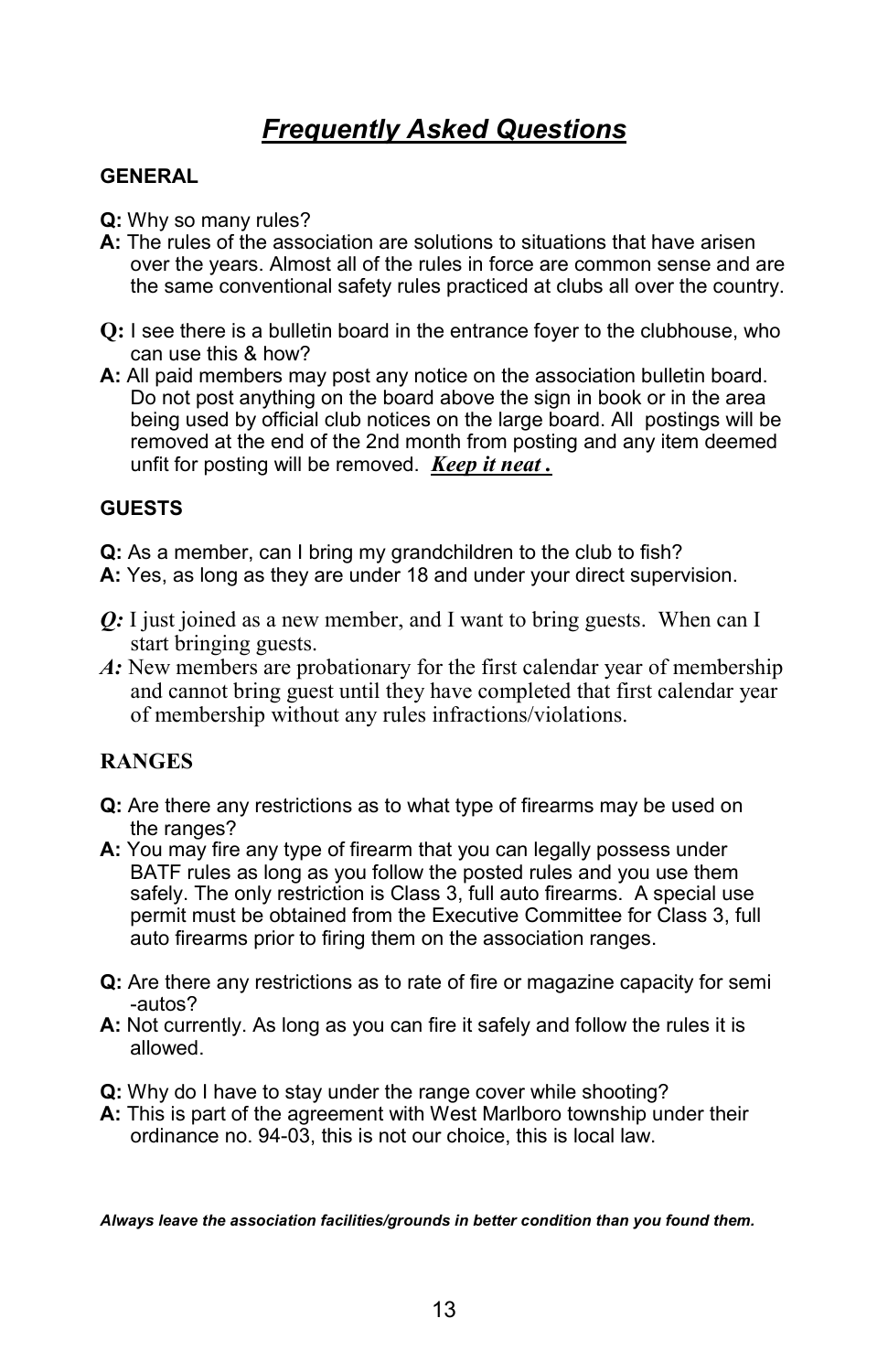## *Frequently Asked Questions*

#### **ARCHERY**

- **Q:** Do I have to go to the clubhouse to sign in if I'm only using the outdoor archery range?
- **A:** Yes, All members & their invited guests must sign in/out each and every time they enter/exit the association property.

#### **CAMPING**

- **Q:** I want to use the camping area, can I bring my 40 Foot motor coach?
- **A:** We really don't have the space or the facilities for something that size,
- our camping area is setup more for tents & maybe a small popup camper at most.

#### **MEMBERSHIP**

- **Q:** When my membership expires on Sept 30th, how do I renew?
- **A:** Renewal invoices are emailed at least 60 days before memberships expire. Memberships must be renewed online before September 15th. Late renewals will not be accepted after September 15th.
- **Q:** I failed to renew by September 15th, and my membership expired September 30th. I need to sight in my rifle for deer season. Can I just go to the range, sight it in and send in my renewal when I get time.
- **A:** No, If you failed to renew by September 15th, you must reapply for membership, **You may not** use the association facilities without a current membership card.
- **Q:** As a member, does my spouse get a card & can he/she come to the club by themselves?
- **A:** No. Your spouse can get a card only after joining as a spouse and attending the new member orientation. Otherwise, your spouse would require a guest pass and have to be supervised and accompanied by a member.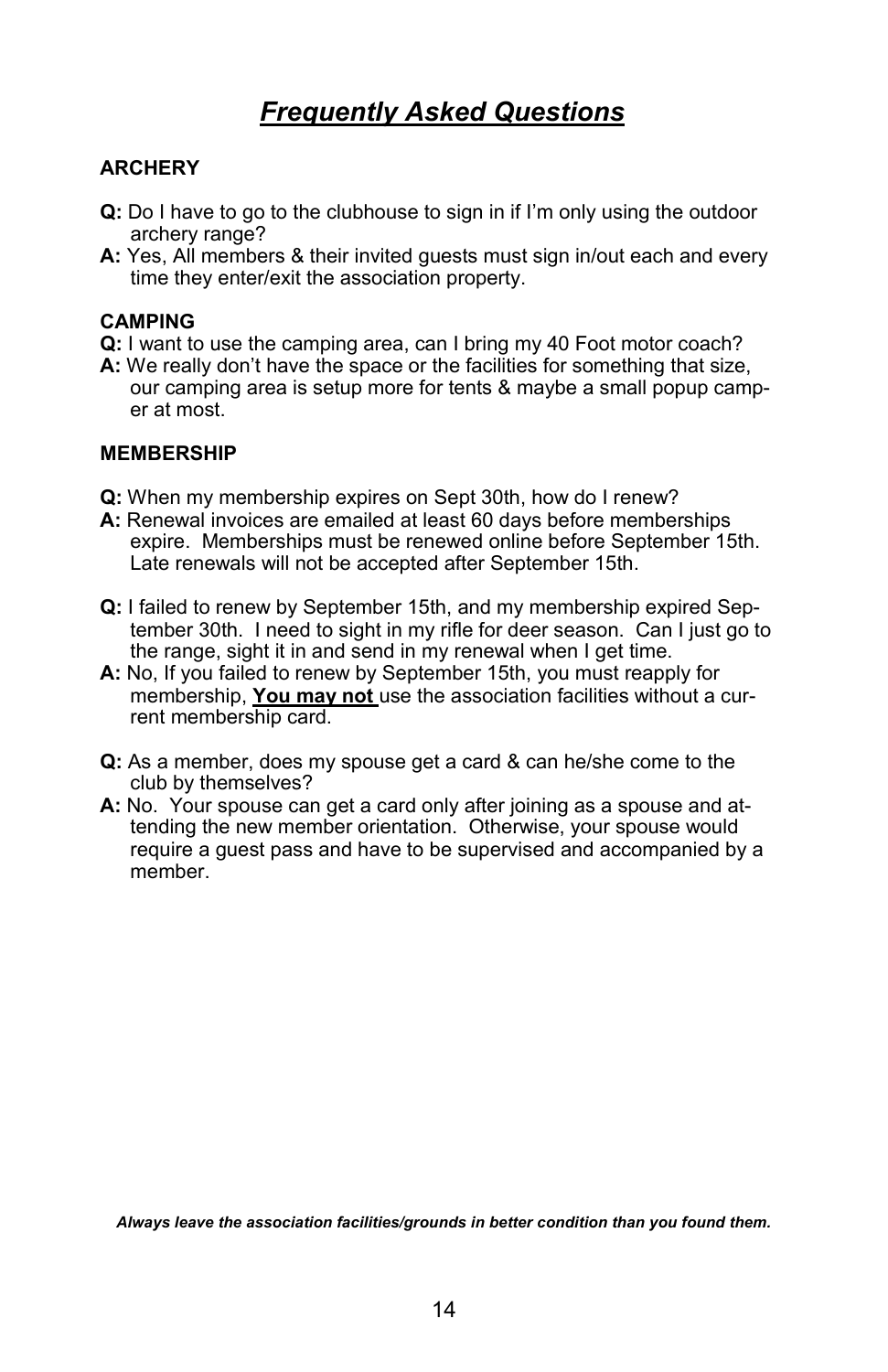## **Membership Information**

**All new members are encouraged to support the [National Rifle Association.](http://www.nra.org/) If you are not**  an NRA member you can purchase a membership through SCCS&FA at the time of [applica](http://www.sccsfa.org/page13/page13.html)**[tion.](http://www.sccsfa.org/page13/page13.html)**

**All new memberships are contingent upon approval by the Executive Board of Directors. All memberships are valid from October 1 to September 30 of each year, and pro-ration of fees will be for new members joining part way through the year only. Late renewals will not be accepted after September 15th. We do accept [credit cards.](http://www.sccsfa.org/page13/page13.html)**

As of March 1, 2013 there is a new procedure to follow for all persons wishing to join as members of Southern Chester County Sportsmen's & Farmers' Association:

#### 1. **Fill out form online.**

- Make sure you have a current copy of the clubs rule book. if you do not have a copy, one can be printed from our website www.sccsfa.org.
- The Membership committee will be happy to answer any questions that new/current members may have about this process.
- **2**. **Sit thru New Member Orientation Class only after completing the following steps:** 
	- Filling out the registration form on line at [www.sccsfa.org](http://www.sccsfa.org/) and click on submit
	- Wait for a return email from membership committee. (You can send a follow up email)
	- Making sure you understand & learn all the rules.
	- Learn how the mentor program will work.
	- "Safety" is our primary goal.

#### **3. New Members must be mentored 3 times**.

- Rules and proficiency will be closely observed.
- If you still don't feel comfortable about your familiarity with the rules or safety proficiency you may request to come more times with a mentor.

#### **4. The mentor/mentors assigned to you will submit the report and their recommendations and you will be notified of whether or not you will be accepted as a member of the association.**

Any person who is not accepted as a member on the grounds of safety proficiency may upon taking an NRA certified basic shooting class & passing, resubmit for acceptance into membership.

#### **Contact:**

*SCCS&FA Membership 720 Sportsmen's Lane Kennett Square, PA 19348 membership@sccsfa.org*